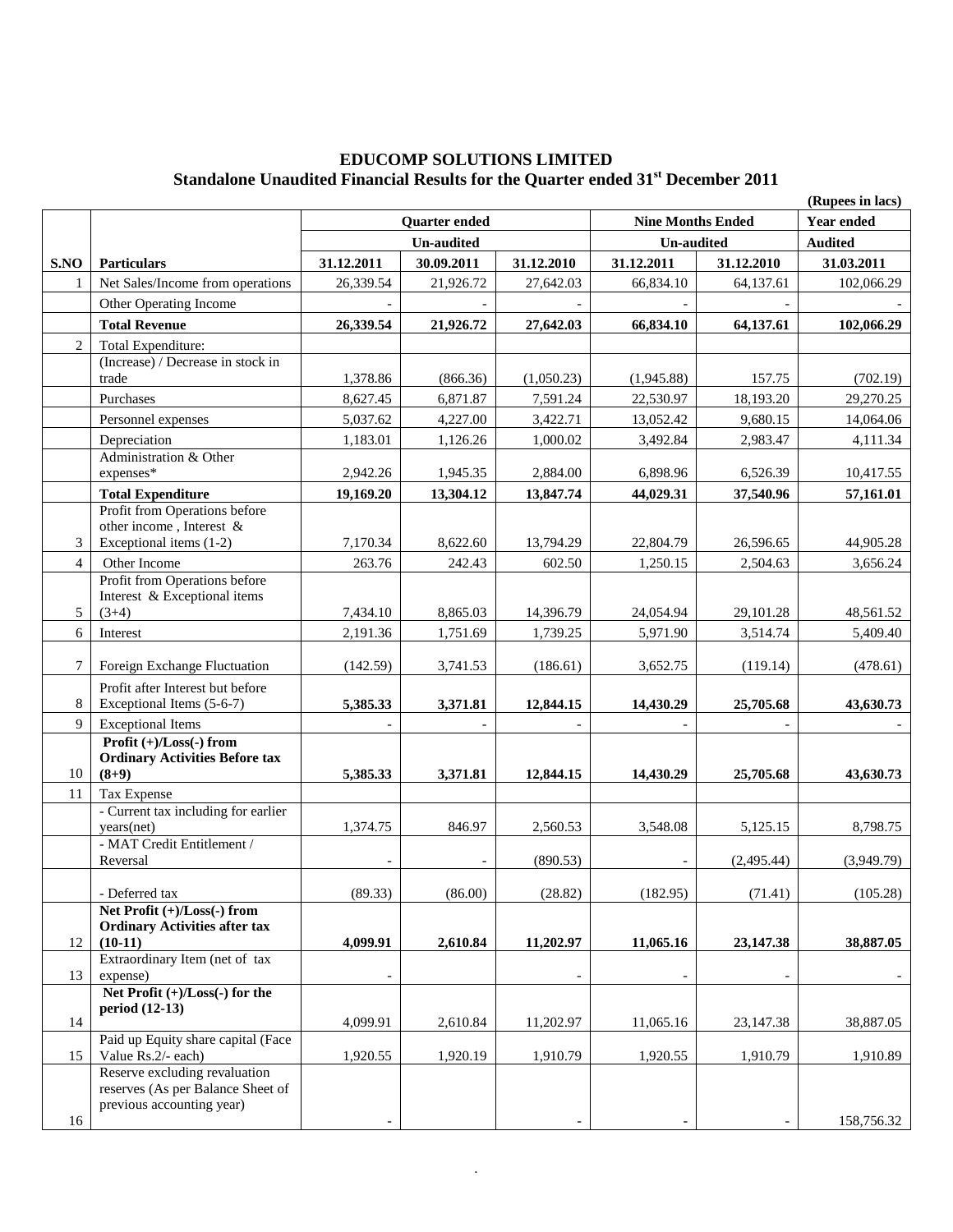| 17 | Earning Per Share (EPS) (not to<br>be annualized)                                                                         |            |            |                          |            |            |            |
|----|---------------------------------------------------------------------------------------------------------------------------|------------|------------|--------------------------|------------|------------|------------|
|    | $(a)$ Basic                                                                                                               | 4.27       | 2.72       | 11.74                    | 11.53      | 24.26      | 40.74      |
|    | (b) Diluted                                                                                                               | 3.46       | 2.70       | 10.70                    | 11.45      | 22.29      | 37.76      |
| 18 | <b>Public Shareholding:</b>                                                                                               |            |            |                          |            |            |            |
|    | . - Numbers of Shares (Nos.)                                                                                              | 48,473,985 | 48,455,685 | 47,985,751               | 48,473,985 | 47,985,751 | 47,990,751 |
|    | . - Percentage of shareholding                                                                                            | 50.48%     | 50.47%     | 50.23%                   | 50.48%     | 50.23%     | 50.23%     |
| 19 | <b>Promoters and Promoter Group</b><br><b>Shareholding</b>                                                                |            |            |                          |            |            |            |
|    | a) Pledged / Encumbered                                                                                                   |            |            |                          |            |            |            |
|    |                                                                                                                           |            |            | $\overline{\phantom{a}}$ |            |            |            |
|    | Number of shares                                                                                                          |            |            |                          |            |            |            |
|    | Percentage of shares (as a % of<br>the total shareholding of promoter<br>and promoter group)                              |            |            | $\overline{\phantom{a}}$ |            |            |            |
|    | Percentage of shares (as a % of<br>the total share capital of the<br>company)                                             |            |            |                          |            |            |            |
|    | b) Non – encumbered                                                                                                       |            |            |                          |            |            |            |
|    | - Number of shares                                                                                                        | 47,553,645 | 47,553,645 | 47.553.645               | 47.553.645 | 47.553.645 | 47.553.645 |
|    | -Percentage of shares (as a % of<br>the total shareholding of the<br>Promoter and Promoter group)                         | 100%       | 100%       | 100%                     | 100%       | 100%       | 100%       |
|    | Percentage of shares (as a % of<br>the total share capital of the<br>company)<br>When the discoveries are a standard to a | 49.52%     | 49.53%     | 49.77%                   | 49.52%     | 49.77%     | 49.77%     |

\*Includes prior period items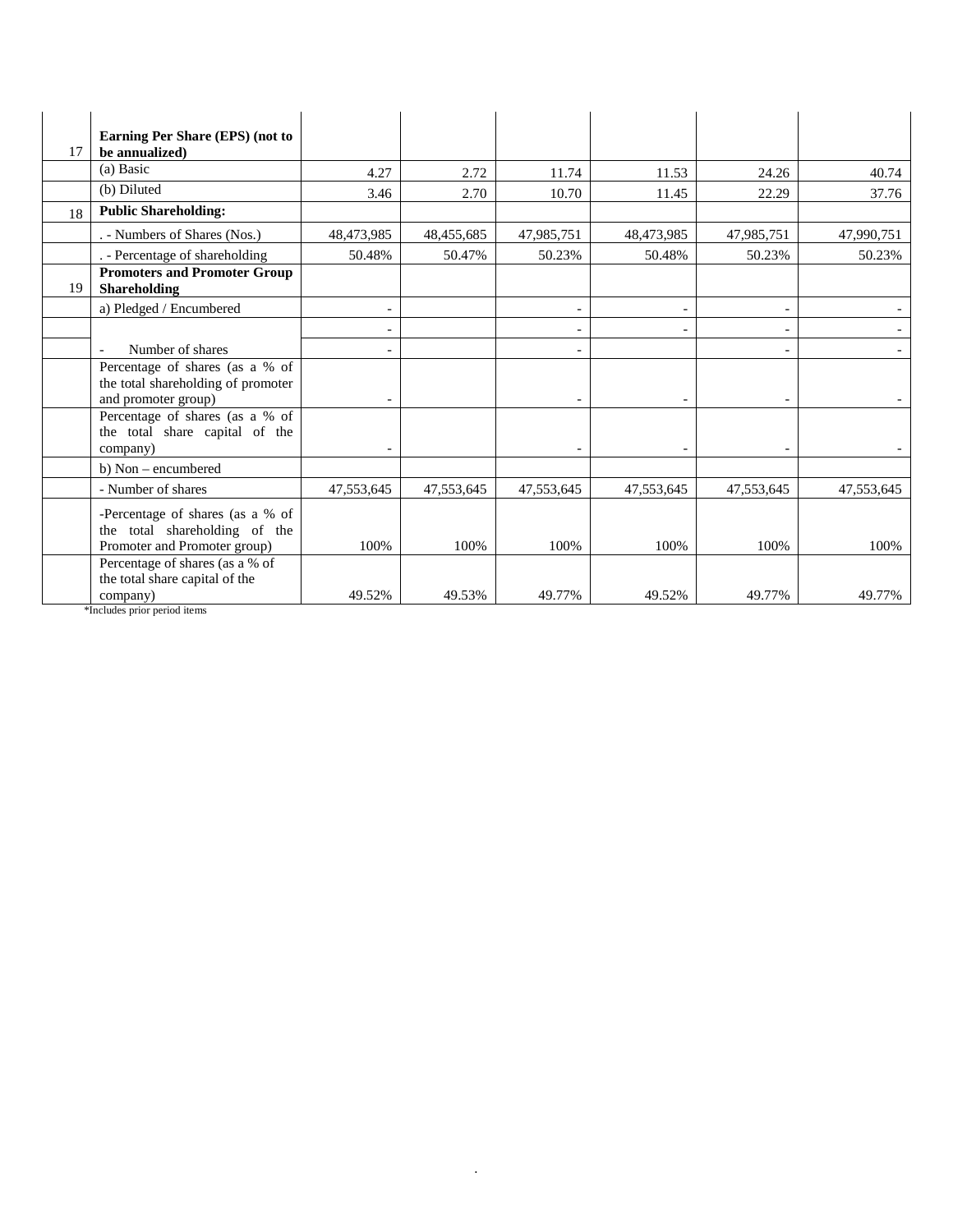| <b>Standalone Segment wise Revenue, Results and Capital Employed</b> |  |
|----------------------------------------------------------------------|--|
|                                                                      |  |

| (Rupees in lacs)                                                     |            |                      |            |                   |                   |            |
|----------------------------------------------------------------------|------------|----------------------|------------|-------------------|-------------------|------------|
|                                                                      |            | <b>Quarter ended</b> |            | Nine month ended  | <b>Year Ended</b> |            |
|                                                                      |            | <b>Un-audited</b>    |            | <b>Un-audited</b> | <b>Audited</b>    |            |
| <b>Particulars</b>                                                   | 31.12.2011 | 30.09.2011           | 31.12.2010 | 31.12.2011        | 31.12.2010        | 31.03.2011 |
| <b>Segment Revenue</b>                                               |            |                      |            |                   |                   |            |
| <b>Higher Learning Solutions</b>                                     | 358.18     | 279.45               | 383.25     | 1,055.86          | 1,423.90          | 1,689.01   |
| <b>School Learning Solutions</b>                                     | 24,759.41  | 21,533.23            | 27,191.62  | 64,289.12         | 62,318.21         | 99,885.93  |
| K-12 Schools                                                         |            | 70.04                | 27.74      | 138.73            | 197.67            | 261.61     |
| Online Supplemental & Global                                         | 1,221.95   | 44.00                | 39.42      | 1,350.39          | 197.83            | 229.74     |
| <b>Total Net Sales/Income from Operations</b>                        | 26,339.54  | 21,926.72            | 27,642.03  | 66,834.10         | 64,137.61         | 102,066.29 |
| Segment Results (Profit before Interest & tax<br>from each segments) |            |                      |            |                   |                   |            |
| <b>Higher Learning Solutions</b>                                     | 119.93     | 55.29                | 98.76      | 372.40            | 547.59            | 482.60     |
| <b>School Learning Solutions</b>                                     | 9,069.14   | 10,174.99            | 16,574.54  | 27,671.21         | 32,366.02         | 52,019.66  |
| K-12 Schools                                                         | (1.37)     | 68.45                | 24.10      | 135.71            | 161.99            | 89.95      |
| Online Supplemental & Global                                         | (23.00)    | (33.39)              | (165.28)   | (131.69)          | (402.23)          | (594.86)   |
|                                                                      | 9,164.70   | 10,265.34            | 16,532.12  | 28,047.63         | 32,673.37         | 51,997.35  |
|                                                                      |            |                      |            |                   |                   |            |
| Less: Interest (Net)                                                 | 2,191.36   | 1,751.69             | 1,739.25   | 5,971.90          | 3,514.74          | 5,409.40   |
| : Other un-allocable expenses                                        | 1,851.77   | 5,384.27             | 2,551.22   | 8,895.59          | 5,957.58          | 6,613.46   |
| : Un-allocable Income                                                | 263.76     | 242.43               | 602.50     | 1,250.15          | 2,504.63          | 3,656.24   |
| <b>Total Profit before Tax</b>                                       | 5,385.33   | 3,371.81             | 12,844.15  | 14,430.29         | 25,705.68         | 43,630.73  |
| <b>Capital Employed</b>                                              |            |                      |            |                   |                   |            |
| (Segment Assets- Segment Liabilities)                                |            |                      |            |                   |                   |            |
| <b>Higher Learning Solutions</b>                                     | (1,599.45) | (1,805.18)           | (1,801.59) | (1,599.45)        | (1,801.59)        | (1,901.76) |
| School Learning Solutions                                            | 91,926.66  | 87,172.36            | 61,741.63  | 91,926.66         | 61,741.63         | 54,570.14  |
| K-12 Schools                                                         | 60.19      | 67.50                | 117.74     | 60.19             | 117.74            | 158.80     |
| Online Supplemental & Global                                         | 60.62      | 166.39               | 765.06     | 60.62             | 765.06            | 786.37     |
| <b>Total</b>                                                         | 90,448.02  | 85,601.07            | 60,822.84  | 90,448.02         | 60,822.84         | 53,613.55  |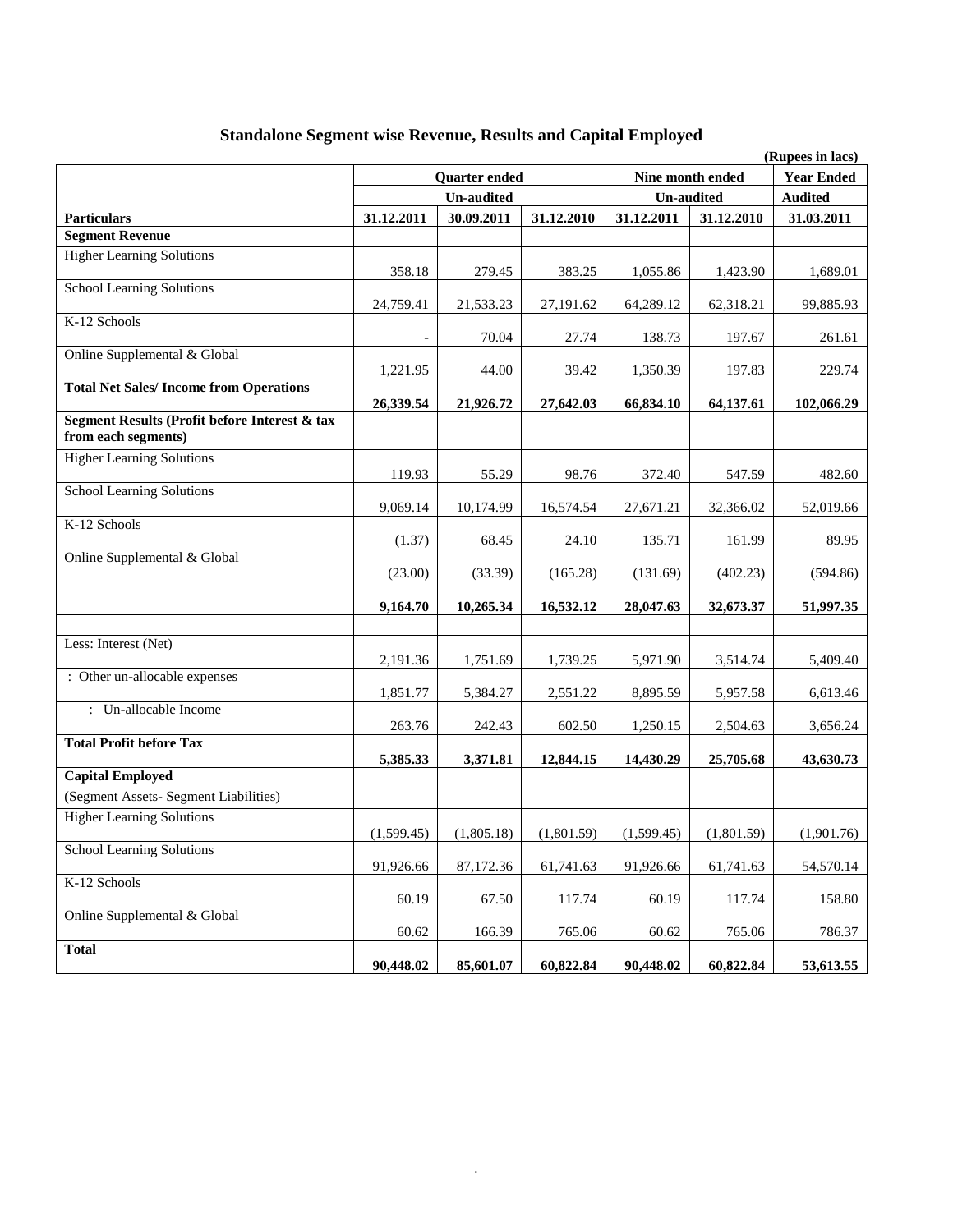## **Notes to Un-audited Standalone Financial Results:**

- **1.** The Un-audited Standalone Financial Results for the quarter ended on  $31<sup>st</sup>$  December 2011 have been reviewed by the Audit Committee and approved by the Board of Directors at their meeting held on 14<sup>th</sup> February 2012 and these have been subjected to Limited review by the Statutory auditors.
- **2.** The Company has exercised option available to it under paragraph 46A of Accounting Standard 11 as amended by the Companies(Accounting Standards)(Second Amendment) Rules 2011 in respect of accounting for fluctuations relating to "Long Term Foreign Currency Monetary Items". Accordingly during the quarter the Company has adjusted a sum of Rs. 3942.83 lakhs to Foreign Currency Translation Difference Account on account of such differences arising for the nine months ended 31st December 2011 on account of FCCB due in July 2012
- **3.** The reported numbers for quarter and nine months ended 31st Dec 2010 include the impact of one-time business transfer revenue of Rs. 9824 Lakhs ( Q3FY11), Rs. 14024 Lakhs( 9MFY11). On a like to like comparison basis, after eliminating the impact of one time business transfer revenue, the numbers will be as follows:

|                      |            |                      |               | (Rs. In Lakhs)           |            |               |  |
|----------------------|------------|----------------------|---------------|--------------------------|------------|---------------|--|
|                      |            | <b>Quarter ended</b> |               | <b>Nine months ended</b> |            |               |  |
|                      |            |                      | $\frac{0}{0}$ |                          |            | $\frac{6}{6}$ |  |
|                      | 31.12.2011 | 31.12.2010           | Growth        | 31.12.2011               | 31.12.2010 | Growth        |  |
|                      | Unaudited  | Unaudited            |               | Unaudited                | Unaudited  |               |  |
| <b>Total Revenue</b> | 26,339.54  | 17,817.57            | 48%           | 66,834.10                | 50,113.10  | 33%           |  |
| <b>EBIDTA</b>        | 8,353.34   | 6,443.51             | 30%           | 26,308.96                | 17,659.33  | 49%           |  |
| Profit after Tax     | 4,099.91   | 3,420.83             | 20%           | 11,065.16                | 10,572.79  | 5%            |  |

- **4.** Company has launched multi-variants like Smart\_Class 3D, Smart\_Class, EduClass to take advantage of rising product demand of all sections of schools. Company in this quarter has signed more than 10,000 classrooms in a quarter (43% up on YOY basis), highest ever since the company has launched the product.
- **5.** During the quarter, Company has allotted 18,300 equity shares of face value of Rs. 2/ each pursuant to exercise of Stock options under ESOP Scheme 2006 . Paid up capital of company as on date is Rs. 1,920.55 lacs.
- **6.** Status of Investor complaints received by the Company is as follows:

| <b>Particulars</b>           |    | Pending as on   Received<br>October<br>2011 | during<br><b>Quarter</b> | <b>Disposed</b><br>the $\vert$ during<br><b>Quarter</b> | Pending as on<br>the   December $31$ ,<br>2011 |
|------------------------------|----|---------------------------------------------|--------------------------|---------------------------------------------------------|------------------------------------------------|
| N <sub>0</sub><br>Complaints | of |                                             | າາ                       | 19                                                      |                                                |

**7.** The Segment Report is prepared in accordance with the Accounting Standard-17 Segment Reporting" as notified in the Companies (Accounting Standards) Rules 2006.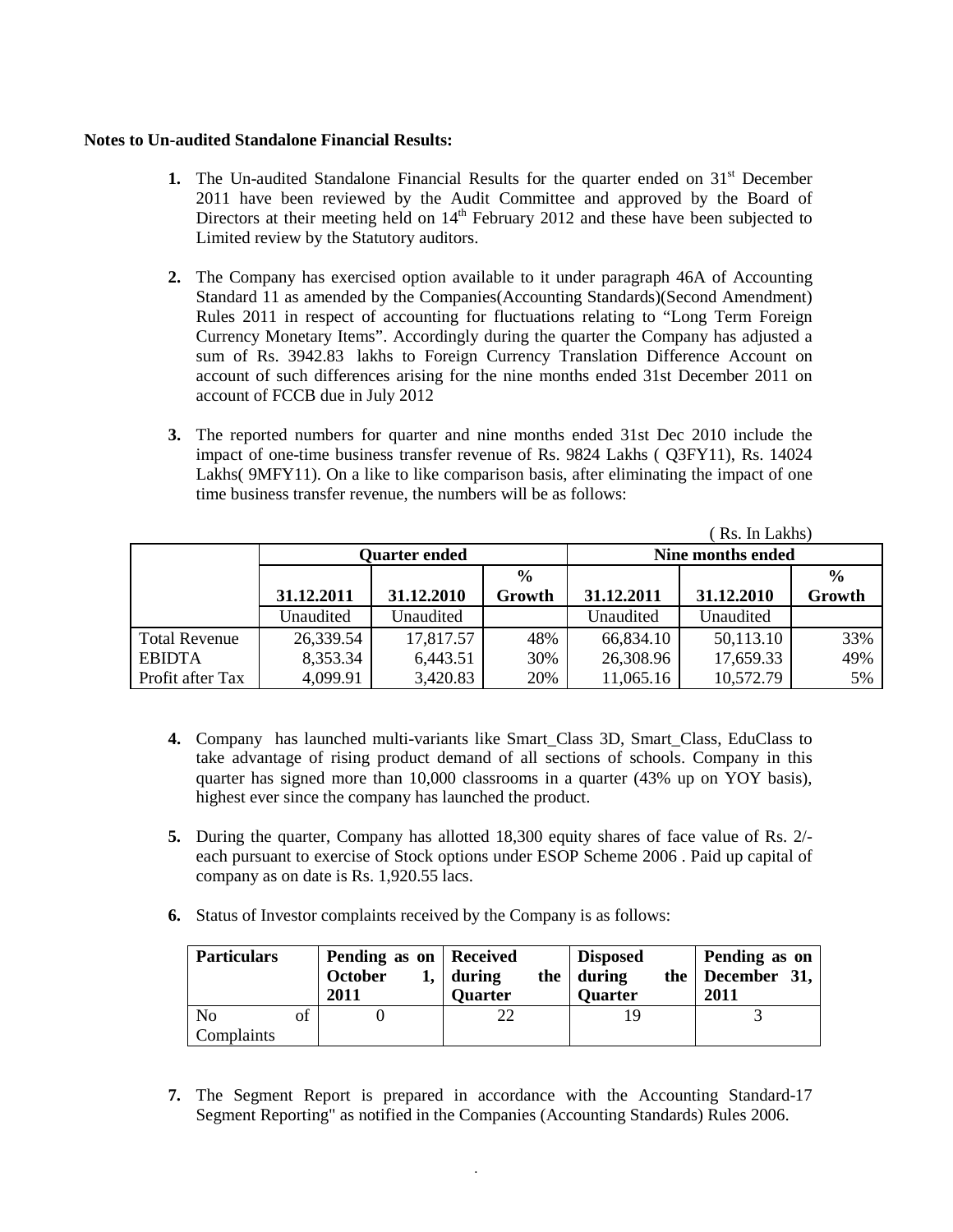- **8.** The Basic and Diluted Earning per Share has been calculated in accordance with the AS-20 "Earning per Share" as notified in the Companies (Accounting Standards) Rules 2006.
- **9.** Previous year/period figures have been regrouped and rearranged, wherever considered necessary for comparison purposes.

**By order of the Board of Directors For Educomp Solutions Ltd**

**Place: Gurgaon Shantanu Prakash**<br> **Date: February 14, 2012 Chairman & Mana** 

**Chairman & Managing Director**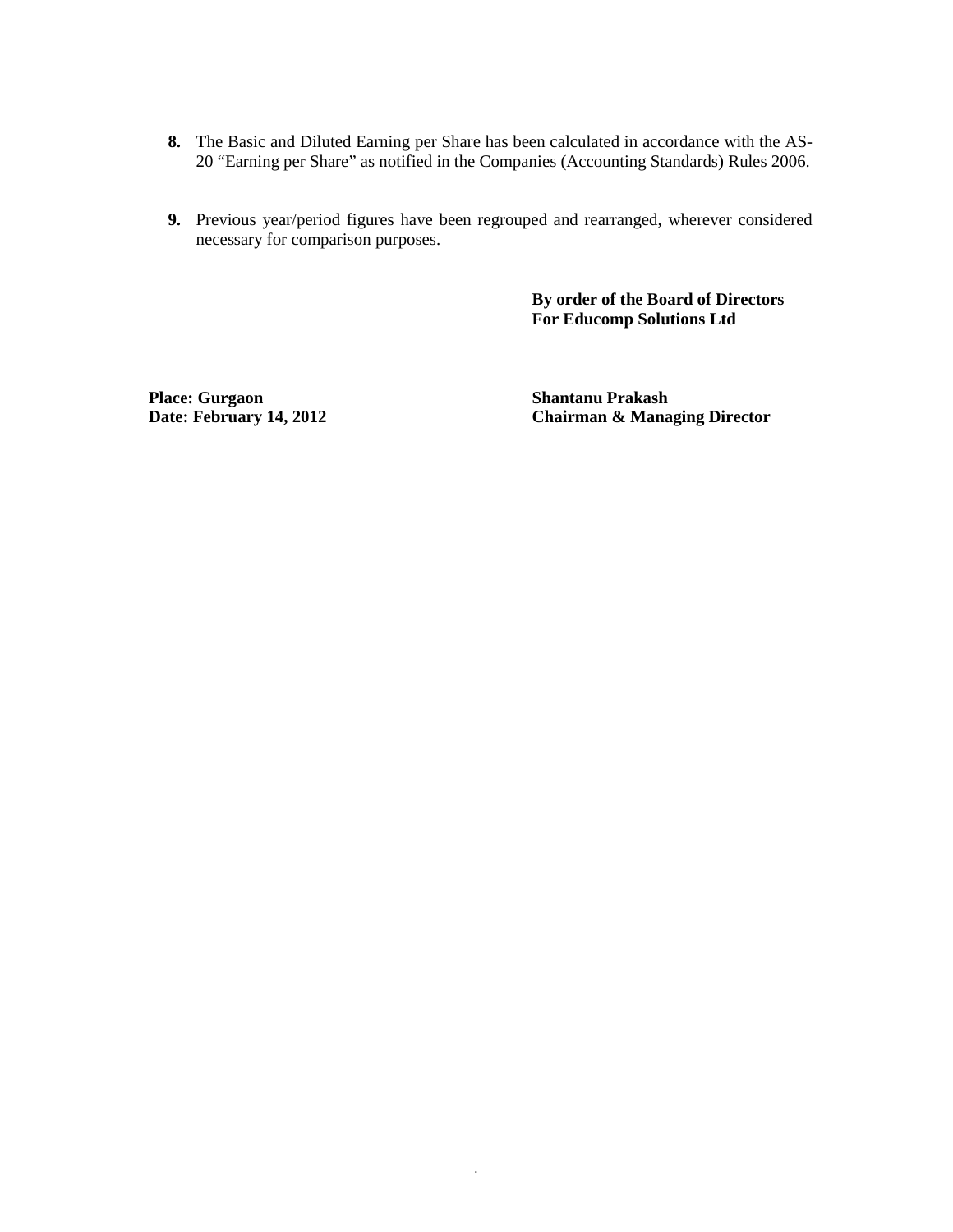## **EDUCOMP SOLUTIONS LIMITED Consolidated Unaudited Financial Results for the Quarter ended 31st December 2011**

|                 |                                                                                        |            |                          |            |                          |                   | (Rupees in lacs) |  |  |
|-----------------|----------------------------------------------------------------------------------------|------------|--------------------------|------------|--------------------------|-------------------|------------------|--|--|
|                 |                                                                                        |            | <b>Quarter ended</b>     |            | <b>Nine Months Ended</b> | <b>Year Ended</b> |                  |  |  |
|                 |                                                                                        |            | <b>Un-audited</b>        |            |                          | <b>Un-audited</b> | <b>Audited</b>   |  |  |
| S.NO            | <b>Particulars</b>                                                                     | 31.12.2011 | 30.09.2011               | 31.12.2010 | 31.12.2011               | 31.12.2010        | 31.03.2011       |  |  |
|                 |                                                                                        |            |                          |            |                          |                   |                  |  |  |
| $\mathbf{1}$    | Net Sales/Income from operations                                                       | 36,547.55  | 32,179.96                | 35,751.89  | 97,766.41                | 86,218.69         | 135,089.97       |  |  |
|                 | Other Operating Income                                                                 |            |                          |            |                          |                   |                  |  |  |
|                 | <b>Total Revenue</b>                                                                   | 36,547.55  | 32,179.96                | 35,751.89  | 97,766.41                | 86,218.69         | 135,089.97       |  |  |
| $\mathbf{2}$    | Total Expenditure:                                                                     |            |                          |            |                          |                   |                  |  |  |
|                 | (Increase) / Decrease in stock in trade                                                | 1,350.90   | (965.58)                 | (1,032.86) | (2,145.32)               | 258.51            | (1,041.50)       |  |  |
|                 | Purchases                                                                              | 10,014.15  | 8,437.26                 | 8,367.32   | 26,814.66                | 20,123.49         | 34,320.75        |  |  |
|                 | Personnel expenses                                                                     | 8,764.61   | 8,134.23                 | 6,505.16   | 24,191.30                | 17,974.76         | 25,601.47        |  |  |
|                 | Depreciation                                                                           | 2,835.22   | 2,597.38                 | 2,008.09   | 7,948.03                 | 6,066.88          | 8,407.79         |  |  |
|                 | Administration & Other expenses*                                                       | 6,792.76   | 5,795.73                 | 5,596.38   | 18,107.09                | 14,241.25         | 21,962.54        |  |  |
|                 | <b>Total Expenditure</b>                                                               | 29,757.64  | 23,999.02                | 21,444.09  | 74,915.76                | 58,664.89         | 89,251.05        |  |  |
| 3               | Profit from Operations before other<br>income, Interest & Exceptional items<br>$(1-2)$ | 6,789.91   | 8,180.94                 | 14,307.80  | 22,850.65                | 27,553.80         | 45,838.92        |  |  |
| $\overline{4}$  | Other Income                                                                           | 645.66     | 569.19                   | 866.92     | 2,091.24                 | 2,704.78          | 4,155.18         |  |  |
| 5               | Profit from Operations before Interest<br>& Exceptional items $(3+4)$                  | 7,435.57   | 8,750.13                 | 15,174.72  | 24,941.89                | 30,258.58         | 49,994.10        |  |  |
| 6               | Interest                                                                               | 3,536.77   | 3,071.78                 | 2,788.48   | 9,895.62                 | 6,518.54          | 9,620.38         |  |  |
| $\tau$          | Foreign Exchange Fluctuation                                                           | (187.79)   | 3,719.02                 | (185.39)   | 3,589.26                 | (110.78)          | (457.08)         |  |  |
| 8               | Profit after Interest but before<br>Exceptional Items (5-6-7)                          | 4,086.59   | 1,959.33                 | 12,571.63  | 11,457.01                | 23,850.82         | 40,830.80        |  |  |
| 9               | <b>Exceptional Items</b>                                                               |            |                          |            |                          |                   |                  |  |  |
| 10              | Profit (+)/Loss(-) from Ordinary<br>Activities Before tax (8+9)                        | 4,086.59   | 1,959.33                 | 12,571.63  | 11,457.01                | 23,850.82         | 40,830.80        |  |  |
| 11              | Tax Expense                                                                            |            |                          |            |                          |                   |                  |  |  |
|                 | - Current tax including for earlier<br>years(net)                                      | 1,634.29   | 861.13                   | 2,820.56   | 4,417.09                 | 6,265.53          | 10,366.40        |  |  |
|                 | - MAT Credit Entitlement / Reversal                                                    | (36.77)    | (65.38)                  | (961.59)   | (186.84)                 | (2,647.58)        | (4,172.15)       |  |  |
|                 | - Deferred tax                                                                         | (142.31)   | (143.94)                 | 673.97     | (717.63)                 | 713.96            | 583.08           |  |  |
| 12              | Net Profit (+)/Loss(-) from Ordinary<br>Activities after tax (10-11)                   | 2,631.38   | 1,307.52                 | 10,038.69  | 7,944.39                 | 19,518.91         | 34,053.47        |  |  |
| 13              | Extraordinary Item (net of tax expense)                                                |            | $\overline{\phantom{a}}$ |            |                          |                   |                  |  |  |
| $\overline{14}$ | Net Profit $(+)/$ Loss $(-)$ for the period<br>$(12-13)$                               | 2,631.38   | 1,307.52                 | 10,038.69  | 7,944.39                 | 19,518.91         | 34,053.47        |  |  |
|                 |                                                                                        |            |                          |            |                          |                   |                  |  |  |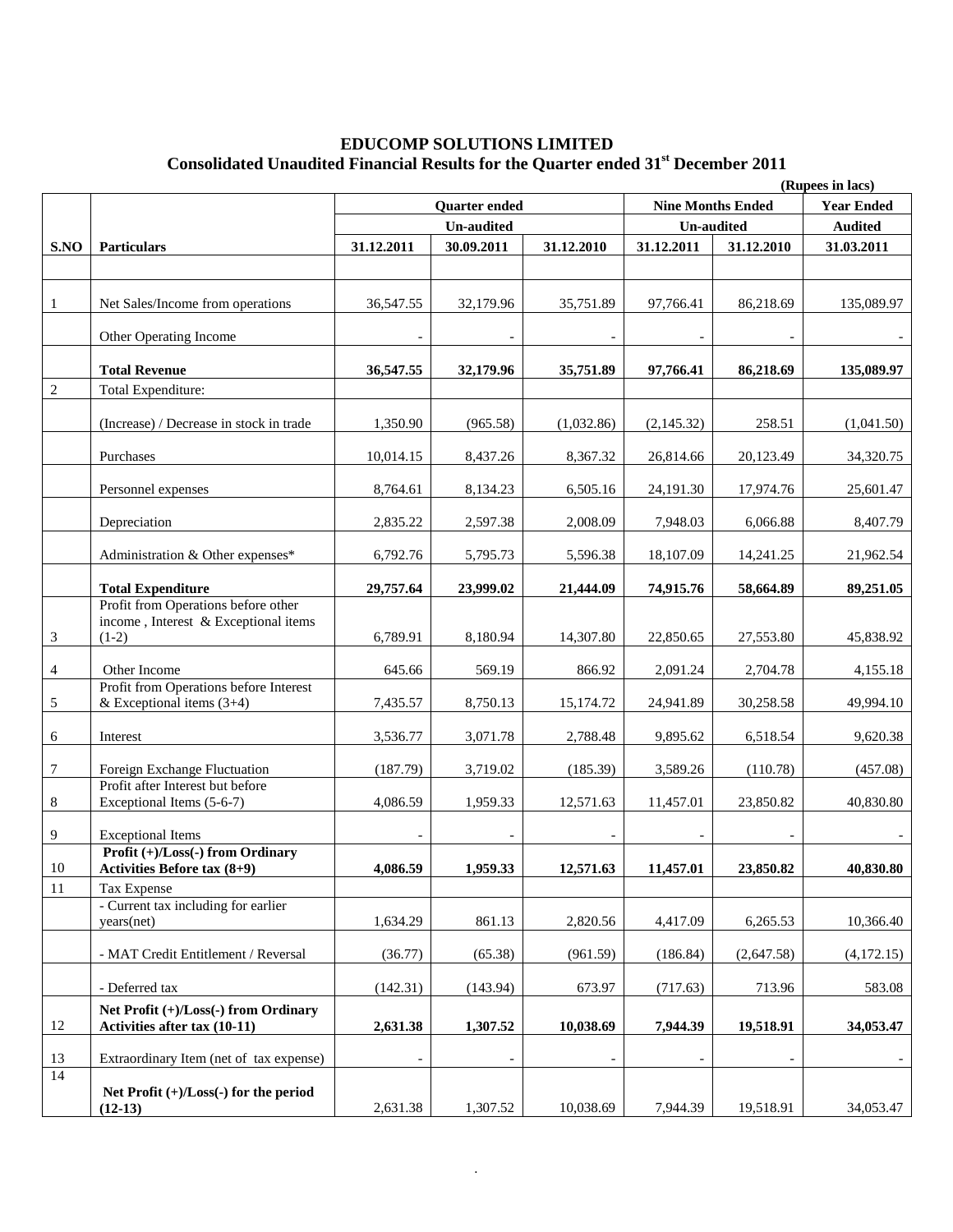| 15     | Less: Minority Share in Loss/(profit)                                      | 93.96                    | (58.99)                  | 301.69     | 326.86     | 398.68                   | 488.32     |
|--------|----------------------------------------------------------------------------|--------------------------|--------------------------|------------|------------|--------------------------|------------|
| 16     |                                                                            |                          |                          |            |            |                          |            |
|        | Less: Pre-Acquisition Loss/(profits)                                       |                          |                          | 16.60      |            | (146.01)                 | (325.34)   |
| 17     | Share of Loss of Associates                                                | 78.48                    | 89.57                    | 49.80      | 217.69     | 165.12                   | 223.12     |
| $18\,$ | <b>Net Profit after Minority Interest</b>                                  | 2,458.94                 | 1,276.94                 | 9,670.60   | 7,399.84   | 19,101.12                | 33,667.37  |
|        | Paid up Equity share capital (Face                                         |                          |                          |            |            |                          |            |
| 19     | Value Rs.2/- each)                                                         | 1,920.55                 | 1,920.19                 | 1,910.79   | 1,920.55   | 1,910.79                 | 1,910.89   |
|        | Reserve excluding revaluation reserves                                     |                          |                          |            |            |                          |            |
|        | (As per Balance Sheet of previous                                          |                          |                          |            |            |                          |            |
| 20     | accounting year)                                                           | $\overline{\phantom{a}}$ | $\overline{\phantom{a}}$ |            |            | $\overline{\phantom{a}}$ | 213,875.67 |
| 21     | Earning Per Share (EPS) (not to be<br>annualized)                          |                          |                          |            |            |                          |            |
|        |                                                                            |                          |                          |            |            |                          |            |
|        | (a) Basic                                                                  | 2.56                     | 1.33                     | 10.13      | 7.71       | 20.02                    | 35.27      |
|        |                                                                            |                          |                          |            |            |                          |            |
|        | (b) Diluted                                                                | 1.86                     | 1.32                     | 9.23       | 7.66       | 18.39                    | 32.66      |
| 22     | <b>Public Shareholding:</b>                                                |                          |                          |            |            |                          |            |
|        |                                                                            |                          |                          |            |            |                          |            |
|        | . - Numbers of Shares (Nos.)                                               | 48,473,985               | 48,455,685               | 47,985,751 | 48,473,985 | 47,985,751               | 47,990,751 |
|        | . - Percentage of shareholding                                             | 50.48%                   | 50.47%                   | 50.23%     | 50.48%     | 50.23%                   | 50.23%     |
|        | <b>Promoters and Promoter Group</b>                                        |                          |                          |            |            |                          |            |
| 23     | <b>Shareholding</b>                                                        |                          |                          |            |            |                          |            |
|        | a) Pledged / Encumbered                                                    |                          |                          |            |            |                          |            |
|        |                                                                            |                          |                          |            |            |                          |            |
|        | Number of shares<br>$\overline{a}$                                         |                          |                          |            |            |                          |            |
|        | Percentage of shares (as a % of the total                                  |                          |                          |            |            |                          |            |
|        | shareholding of promoter and promoter                                      |                          |                          |            |            |                          |            |
|        | group)                                                                     | $\overline{\phantom{a}}$ |                          |            |            | $\overline{\phantom{a}}$ |            |
|        |                                                                            |                          |                          |            |            |                          |            |
|        | Percentage of shares (as a % of the total<br>share capital of the company) | $\overline{a}$           |                          |            |            | $\overline{a}$           |            |
|        |                                                                            |                          |                          |            |            |                          |            |
|        | b) Non – encumbered                                                        |                          |                          |            |            |                          |            |
|        | - Number of shares                                                         | 47,553,645               | 47,553,645               | 47,553,645 | 47,553,645 | 47,553,645               | 47,553,645 |
|        |                                                                            |                          |                          |            |            |                          |            |
|        | -Percentage of shares (as a % of the                                       |                          |                          |            |            |                          |            |
|        | total shareholding of the Promoter and                                     |                          |                          |            |            |                          |            |
|        | Promoter group)                                                            | 100%                     | 100%                     | 100%       | 100%       | 100%                     | 100%       |
|        | Percentage of shares (as a % of the total                                  |                          |                          |            |            |                          |            |
|        | share capital of the company)                                              | 49.52%                   | 49.53%                   | 49.77%     | 49.52%     | 49.77%                   | 49.77%     |

.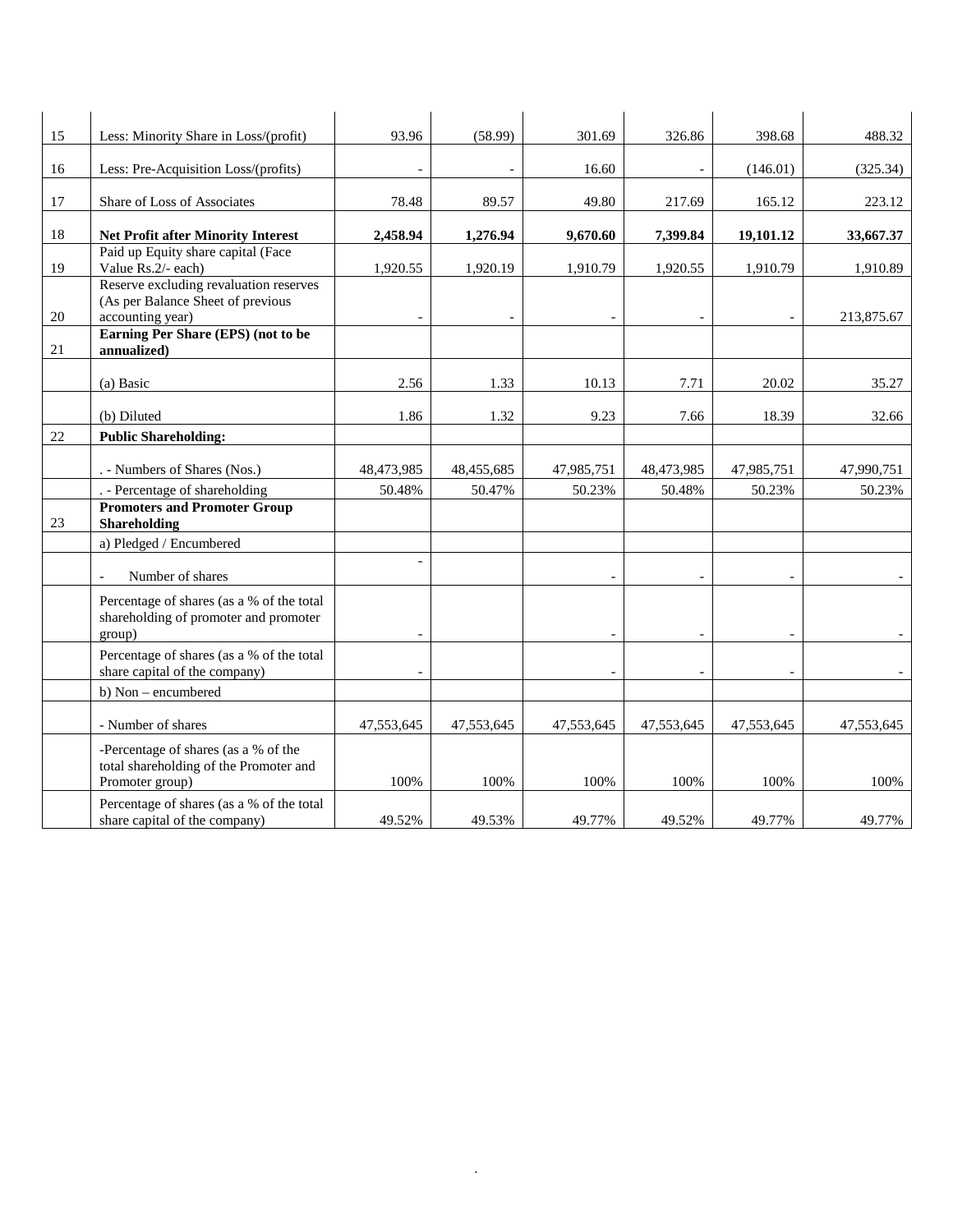| <b>Consolidated Segment wise Revenue, Results and Capital Employed</b> |  |
|------------------------------------------------------------------------|--|
|                                                                        |  |

|                                                                      |                                           |            |            |                   |                                     | (Rupees in lacs) |
|----------------------------------------------------------------------|-------------------------------------------|------------|------------|-------------------|-------------------------------------|------------------|
|                                                                      | <b>Quarter</b> ended<br><b>Un-audited</b> |            |            | Nine month ended  | <b>Year Ended</b><br><b>Audited</b> |                  |
|                                                                      |                                           |            |            | <b>Un-audited</b> |                                     |                  |
| <b>Particulars</b>                                                   | 31.12.2011                                | 30.09.2011 | 31.12.2010 | 31.12.2011        | 31.12.2010                          | 31.03.2011       |
| <b>Segment Revenue</b>                                               |                                           |            |            |                   |                                     |                  |
| <b>Higher Learning Solutions</b>                                     | 1509.78                                   | 888.09     | 963.66     | 4758.59           | 3129                                | 5,765.71         |
| <b>School Learning Solutions</b>                                     | 24,976.58                                 | 21,867.16  | 27,944.36  | 64,910.73         | 63,084.89                           | 100,946.23       |
| K-12 Schools                                                         | 4274.78                                   | 4624.16    | 3036.55    | 13091.41          | 9298.44                             | 13,573.21        |
| Online Supplemental & Global                                         | 5786.41                                   | 4800.55    | 3,807.32   | 15005.68          | 10,706.36                           | 14,804.82        |
| <b>Total Net Sales/Income from Operations</b>                        | 36,547.55                                 | 32,179.96  | 35,751.89  | 97,766.41         | 86,218.69                           | 135,089.97       |
| Segment Results (Profit before Interest &<br>tax from each segments) |                                           |            |            |                   |                                     |                  |
| <b>Higher Learning Solutions</b>                                     | (1,252.04)                                | (1,066.62) | (794.27)   | (2,808.97)        | (1,879.02)                          | (3,062.79)       |
| <b>School Learning Solutions</b>                                     | 9,014.26                                  | 10,224.31  | 17,090.65  | 27,692.73         | 32,574.77                           | 52,322.92        |
| K-12 Schools                                                         | 1495.67                                   | 1566.88    | 1,065.49   | 4481.71           | 3,522.43                            | 4,765.61         |
| Online Supplemental & Global                                         | (456.61)                                  | (850.38)   | (253.79)   | (1,208.67)        | (575.00)                            | (940.99)         |
|                                                                      | 8,801.28                                  | 9,874.19   | 17,108.08  | 28,156.80         | 33,643.18                           | 53,084.75        |
| Less: Interest (Net)                                                 | 3,536.77                                  | 3,071.78   | 2788.48    | 9,895.62          | 6,518.54                            | 9,620.38         |
| : Other un-allocable expenses                                        | 1,823.58                                  | 5,412.27   | 2,614.89   | 8,895.41          | 5,978.60                            | 6,788.75         |
| : Un-allocable Income                                                | 645.66                                    | 569.19     | 866.92     | 2,091.24          | 2,704.78                            | 4,155.18         |
| <b>Total Profit before Tax</b>                                       | 4,086.59                                  | 1,959.33   | 12,571.63  | 11,457.01         | 23,850.82                           | 40,830.80        |
| <b>Capital Employed</b>                                              |                                           |            |            |                   |                                     |                  |
| (Segment Assets- Segment Liabilities)                                |                                           |            |            |                   |                                     |                  |
| <b>Higher Learning Solutions</b>                                     | 40,731.63                                 | 41,729.87  | 19,990.44  | 40,731.63         | 19,990.44                           | 28,092.69        |
| <b>School Learning Solutions</b>                                     | 93,809.29                                 | 88,903.97  | 63,269.20  | 93,809.29         | 63,269.20                           | 55,951.88        |
| K-12 Schools                                                         | 159,621.88                                | 159,708.19 | 155,705.66 | 159,621.88        | 155,705.66                          | 161,285.60       |
| Online Supplemental & Global                                         | 20,612.59                                 | 22,134.15  | 18,653.63  | 20,612.59         | 18,653.63                           | 19,720.71        |
| <b>Total</b>                                                         | 314,775.39                                | 312,476.18 | 257,618.93 | 314,775.39        | 257,618.93                          | 265,050.88       |

.